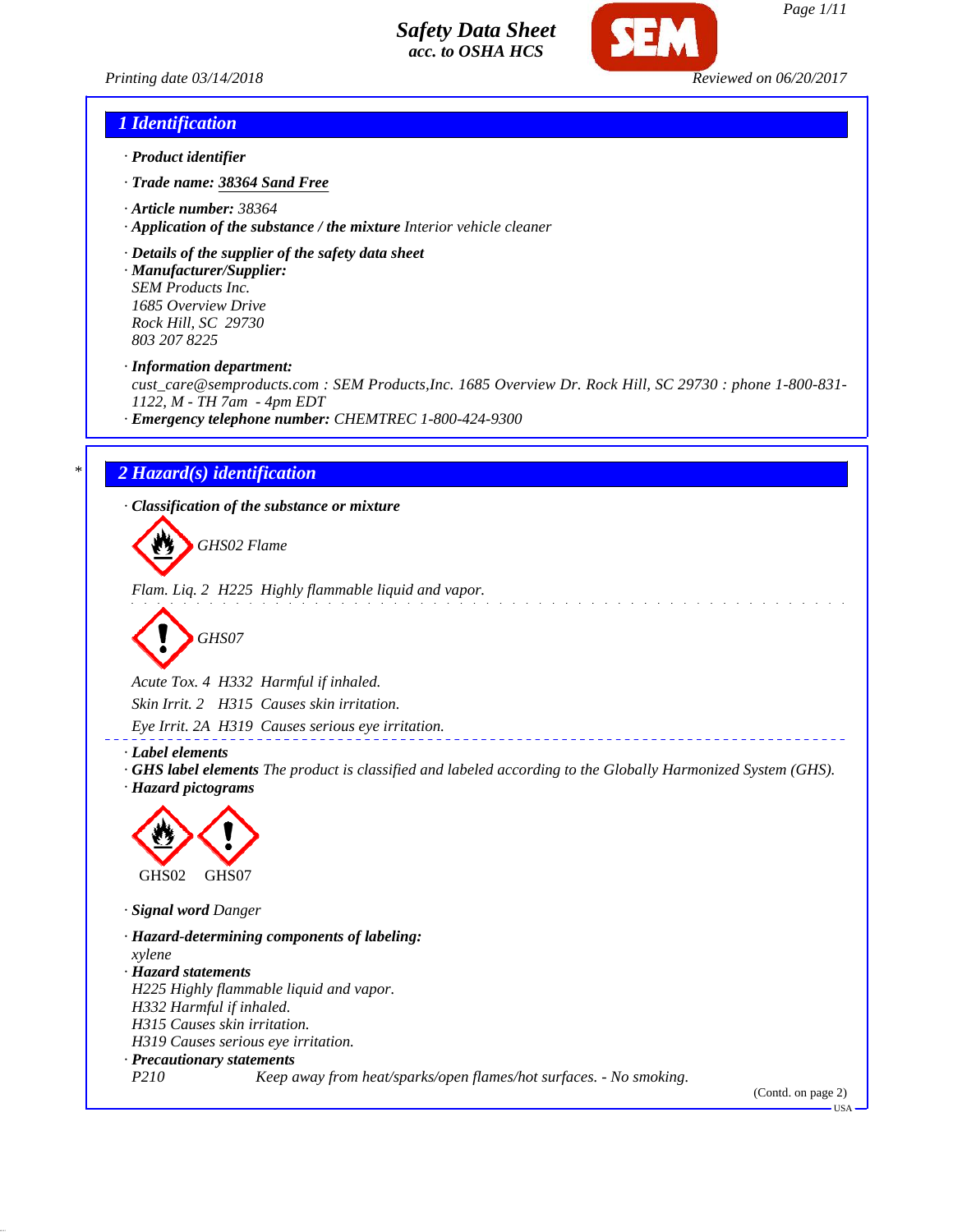

*Printing date 03/14/2018 Reviewed on 06/20/2017*

## *Trade name: 38364 Sand Free*

|                  | (Contd. of page 1)                                                                                            |
|------------------|---------------------------------------------------------------------------------------------------------------|
| P233             | Keep container tightly closed.                                                                                |
| P <sub>240</sub> | Ground/bond container and receiving equipment.                                                                |
| P <sub>241</sub> | Use explosion-proof electrical/ventilating/lighting/equipment.                                                |
| P <sub>242</sub> | Use only non-sparking tools.                                                                                  |
| P <sub>243</sub> | Take precautionary measures against static discharge.                                                         |
| <i>P261</i>      | Avoid breathing dust/fume/gas/mist/vapors/spray                                                               |
| P <sub>264</sub> | Wash thoroughly after handling.                                                                               |
| <i>P271</i>      | Use only outdoors or in a well-ventilated area.                                                               |
| P <sub>280</sub> | Wear protective gloves/protective clothing/eye protection/face protection.                                    |
|                  | P303+P361+P353 If on skin (or hair): Take off immediately all contaminated clothing. Rinse skin with water/   |
|                  | shower.                                                                                                       |
| $P304 + P340$    | IF INHALED: Remove person to fresh air and keep comfortable for breathing.                                    |
|                  | P305+P351+P338 If in eyes: Rinse cautiously with water for several minutes. Remove contact lenses, if present |
|                  | and easy to do. Continue rinsing.                                                                             |
| <i>P312</i>      | Call a poison center/doctor if you feel unwell.                                                               |
| <i>P321</i>      | Specific treatment (see on this label).                                                                       |
| $P362 + P364$    | Take off contaminated clothing and wash it before reuse.                                                      |
| $P332 + P313$    | If skin irritation occurs: Get medical advice/attention.                                                      |
| $P337 + P313$    | If eye irritation persists: Get medical advice/attention.                                                     |
| $P370 + P378$    | In case of fire: Use for extinction: CO2, powder or water spray.                                              |
| $P403 + P235$    | Store in a well-ventilated place. Keep cool.                                                                  |
| <i>P501</i>      | Dispose of contents/container in accordance with local/regional/national/international<br>regulations.        |

*· Classification system:*

*· NFPA ratings (scale 0 - 4)*



*· HMIS-ratings (scale 0 - 4)*

 HEALTH FIRE  $\boxed{\text{REACTIVITY} \boxed{0}}$  *Reactivity* = 0 2 *Health = 2* 3 *Fire = 3*

*· Other hazards*

*· Results of PBT and vPvB assessment*

- *· PBT: Not applicable.*
- *· vPvB: Not applicable.*

# *\* 3 Composition/information on ingredients*

- *· Chemical characterization: Mixtures*
- *· Description:*
- *Mixture: consisting of the following components. Weight percentages*

|                        | $\cdot$ Dangerous components:    |                    |
|------------------------|----------------------------------|--------------------|
| $1330 - 20 - 7$ xylene |                                  | $70 - 100\%$       |
| $67-64-1$ acetone      |                                  | $13 - 30\%$        |
|                        | $2807-30-9$ 2-(propyloxy)ethanol | $5 - 7\%$          |
|                        |                                  | (Contd. on page 3) |
|                        |                                  | <b>HSA</b>         |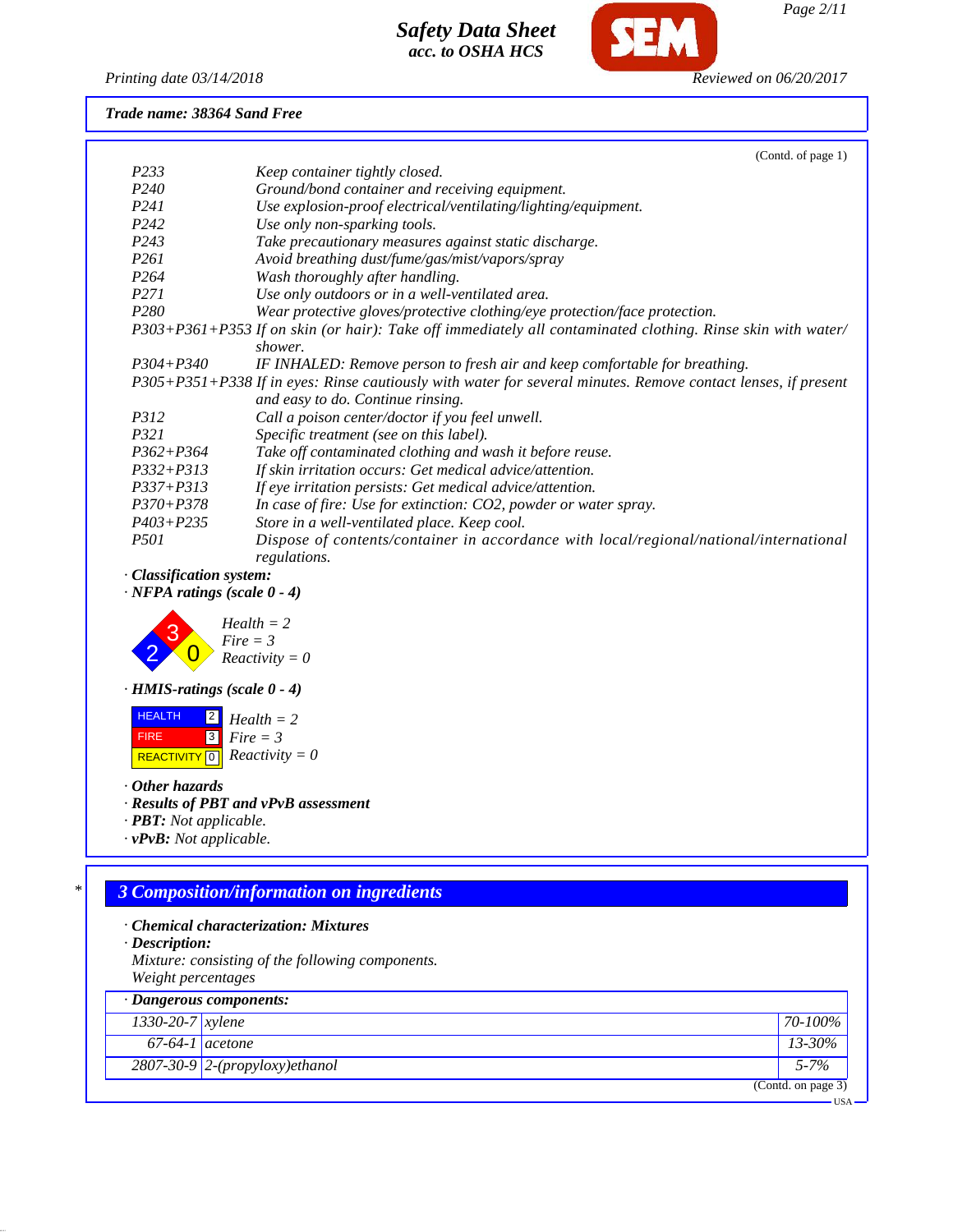

*108-65-6 2-methoxy-1-methylethyl acetate 1.5-5%*

(Contd. of page 2)

### *\* 4 First-aid measures*

*· Description of first aid measures*

*· General information:*

*Symptoms of poisoning may even occur after several hours; therefore medical observation for at least 48 hours after the accident.*

*· After inhalation:*

*Supply fresh air. If required, provide artificial respiration. Keep patient warm. Consult doctor if symptoms persist.*

- *In case of unconsciousness place patient stably in side position for transportation.*
- *· After skin contact: Immediately wash with water and soap and rinse thoroughly.*
- *· After eye contact:*

*Rinse opened eye for several minutes under running water. If symptoms persist, consult a doctor.*

- *· After swallowing: If symptoms persist consult doctor.*
- *· Information for doctor:*
- *· Most important symptoms and effects, both acute and delayed No further relevant information available.*
- *· Indication of any immediate medical attention and special treatment needed*
- *No further relevant information available.*

### *\* 5 Fire-fighting measures*

- *· Extinguishing media*
- *· Suitable extinguishing agents:*

*CO2, extinguishing powder or water spray. Fight larger fires with water spray or alcohol resistant foam. · For safety reasons unsuitable extinguishing agents: Water with full jet*

- *· Special hazards arising from the substance or mixture No further relevant information available.*
- *· Advice for firefighters*
- *· Protective equipment: Mouth respiratory protective device.*

# *\* 6 Accidental release measures*

- *· Personal precautions, protective equipment and emergency procedures Wear protective equipment. Keep unprotected persons away.*
- *· Environmental precautions: Do not allow to enter sewers/ surface or ground water.*
- *· Methods and material for containment and cleaning up:*

*Absorb with liquid-binding material (sand, diatomite, acid binders, universal binders, sawdust). Ensure adequate ventilation.*

- *· Reference to other sections*
- *See Section 7 for information on safe handling.*
- *See Section 8 for information on personal protection equipment.*
- *See Section 13 for disposal information.*
- *· Protective Action Criteria for Chemicals*

| $\cdot$ PAC-1:     |                                  |                       |
|--------------------|----------------------------------|-----------------------|
| 1330-20-7 $xylene$ |                                  | $130$ ppm             |
| $67-64-1$ acetone  |                                  | $200$ ppm             |
|                    | $2807-30-9$ 2-(propyloxy)ethanol | $2.2$ ppm             |
|                    |                                  | (Contd. on page $4$ ) |
|                    |                                  | <b>IISA</b>           |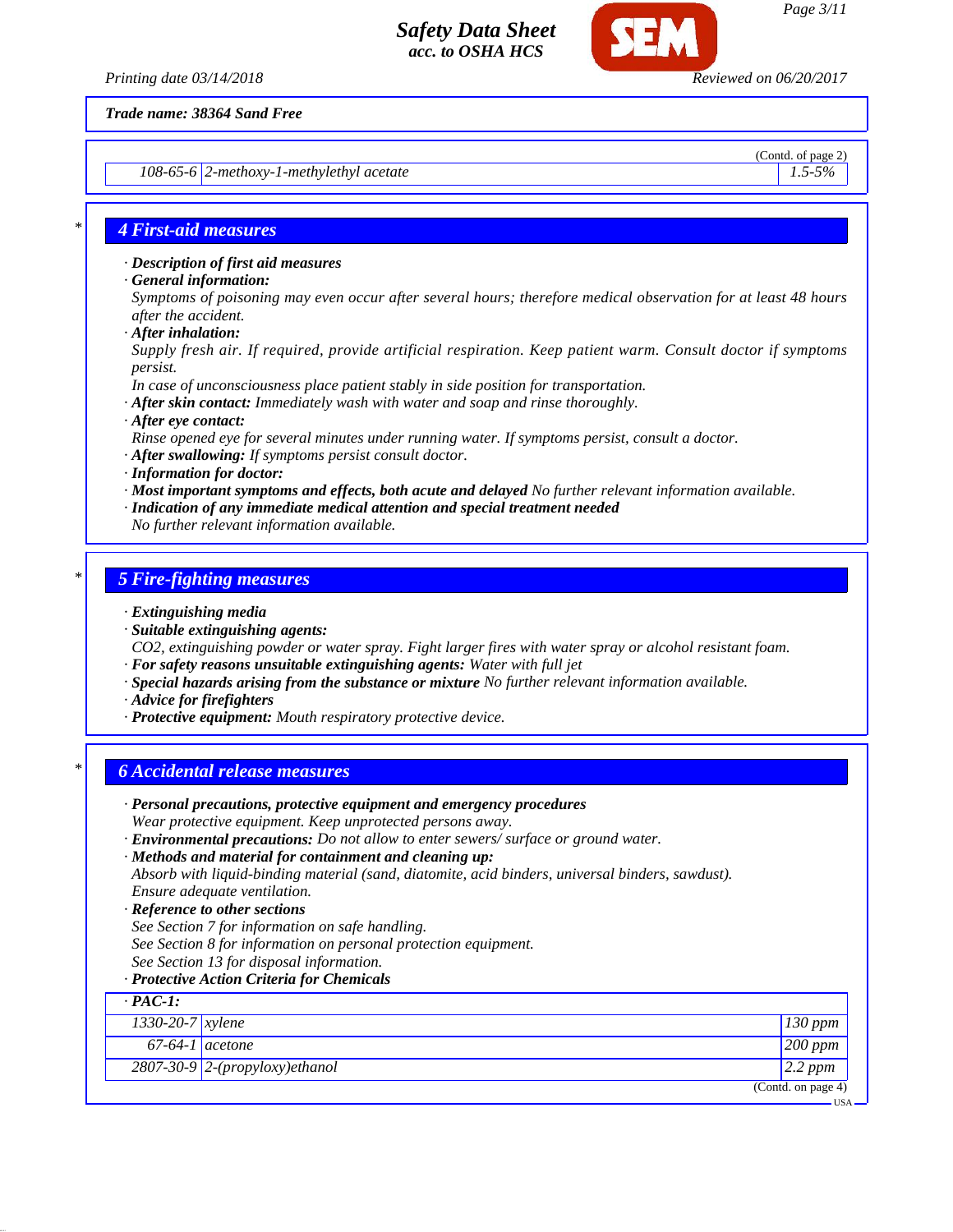

*Printing date 03/14/2018 Reviewed on 06/20/2017*

*Trade name: 38364 Sand Free*

|                        |                                              | (Contd. of page 3)     |
|------------------------|----------------------------------------------|------------------------|
|                        | 108-65-6 $ 2$ -methoxy-1-methylethyl acetate | $50$ ppm               |
| $\cdot$ PAC-2:         |                                              |                        |
| $1330-20-7$ xylene     |                                              | 1 <sup>920*</sup> ppm  |
| $67-64-1$ acetone      |                                              | $\sqrt{3200*ppm}$      |
|                        | $2807-30-9$ 2-(propyloxy)ethanol             | $124$ ppm              |
|                        | 108-65-6 2-methoxy-1-methylethyl acetate     | $\overline{1,}000$ ppm |
| $\cdot$ PAC-3:         |                                              |                        |
| $1330 - 20 - 7$ xylene |                                              | $12500*ppm$            |
| $67-64-1$ acetone      |                                              | $\sqrt{5700}$ * ppm    |
|                        | $2807-30-9$ 2-(propyloxy)ethanol             | $140$ ppm              |
|                        | 108-65-6 2-methoxy-1-methylethyl acetate     | $5000*$ ppm            |

# *7 Handling and storage*

*· Handling:*

- *· Precautions for safe handling No special measures required. Ensure good ventilation/exhaustion at the workplace.*
- *· Information about protection against explosions and fires: Keep ignition sources away - Do not smoke.*

*Protect against electrostatic charges.*

- *· Conditions for safe storage, including any incompatibilities*
- *· Storage:*
- *· Requirements to be met by storerooms and receptacles: Store in a cool location.*
- *· Information about storage in one common storage facility: Not required.*
- *· Further information about storage conditions:*
- *Keep receptacle tightly sealed.*
- *Store in cool, dry conditions in well sealed receptacles.*
- *· Specific end use(s) No further relevant information available.*

# *\* 8 Exposure controls/personal protection*

*· Additional information about design of technical systems: No further data; see item 7.*

- *· Control parameters*
- *· Components with limit values that require monitoring at the workplace:*

*The following constituents are the only constituents of the product which have a PEL, TLV or other recommended exposure limit.*

*At this time, the remaining constituent has no known exposure limits.*

| 1330-20-7 xylene |                                                                                                                                                                                                                           |           |
|------------------|---------------------------------------------------------------------------------------------------------------------------------------------------------------------------------------------------------------------------|-----------|
| PEL              | Long-term value: $435$ mg/m <sup>3</sup> , 100 ppm                                                                                                                                                                        |           |
|                  |                                                                                                                                                                                                                           |           |
|                  | REL Short-term value: $655 \text{ mg/m}^3$ , 150 ppm<br>Long-term value: $435 \text{ mg/m}^3$ , 100 ppm<br>TLV Short-term value: $651 \text{ mg/m}^3$ , 150 ppm<br>Long-term value: $434 \text{ mg/m}^3$ , 100 ppm<br>BEI |           |
|                  |                                                                                                                                                                                                                           | Contd. on |

 $page 5)$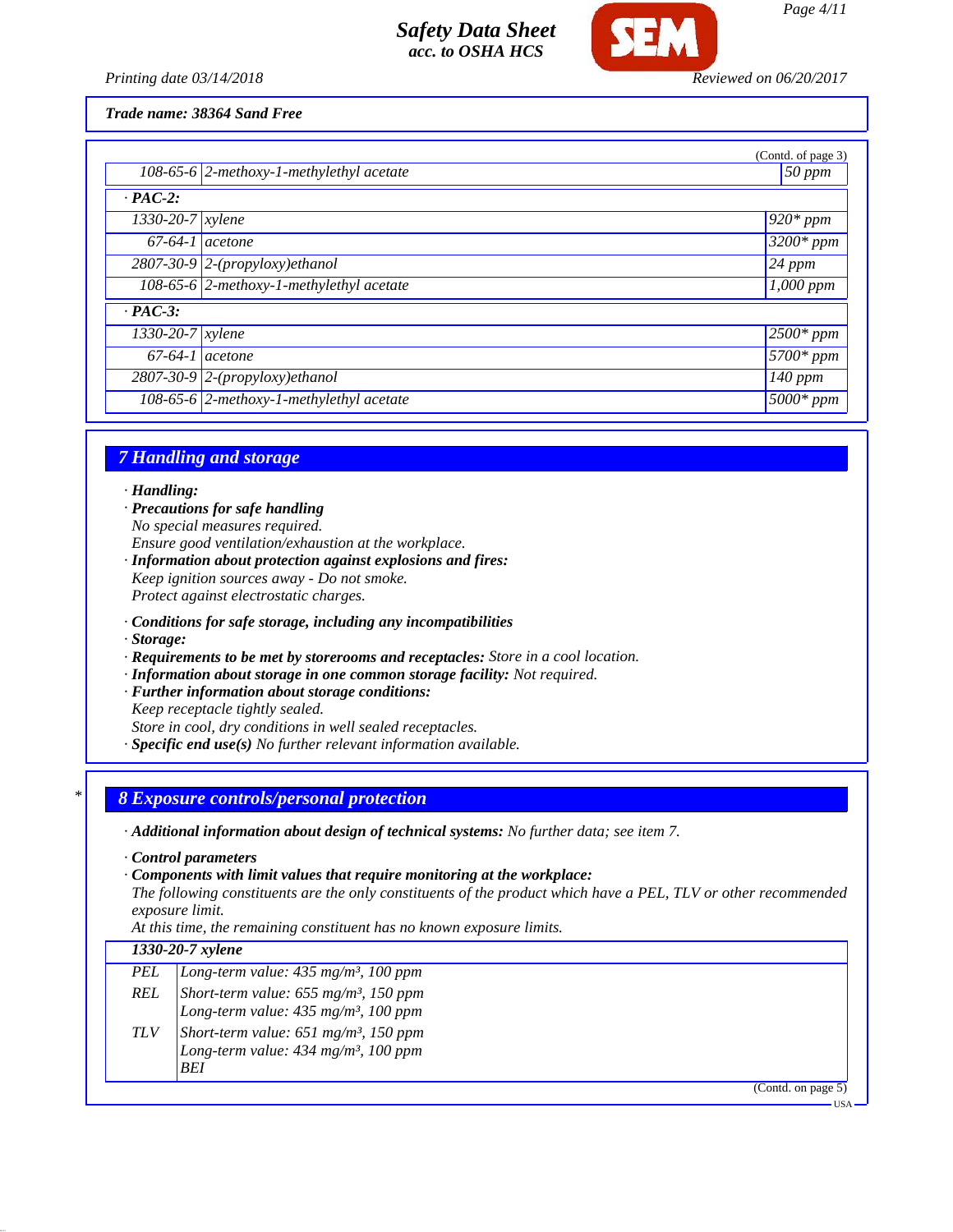

#### *Trade name: 38364 Sand Free*

|            | (Contd. of page 4)                                                                          |
|------------|---------------------------------------------------------------------------------------------|
|            | 67-64-1 acetone                                                                             |
| <b>PEL</b> | Long-term value: $2400$ mg/m <sup>3</sup> , 1000 ppm                                        |
| <b>REL</b> | Long-term value: 590 mg/m <sup>3</sup> , 250 ppm                                            |
| <b>TLV</b> | Short-term value: $1187$ mg/m <sup>3</sup> , 500 ppm                                        |
|            | Long-term value: 594 mg/m <sup>3</sup> , 250 ppm                                            |
|            | <b>BEI</b>                                                                                  |
|            | 108-65-6 2-methoxy-1-methylethyl acetate                                                    |
|            | WEEL Long-term value: 50 ppm                                                                |
|            | · Ingredients with biological limit values:                                                 |
|            | 1330-20-7 xylene                                                                            |
|            | BEI 1.5 $g/g$ creatinine                                                                    |
|            | Medium: urine                                                                               |
|            | Time: end of shift                                                                          |
|            | Parameter: Methylhippuric acids                                                             |
|            | 67-64-1 acetone                                                                             |
|            | $BEI$ 50 mg/L                                                                               |
|            | Medium: urine                                                                               |
|            | Time: end of shift                                                                          |
|            | Parameter: Acetone (nonspecific)                                                            |
|            | · Additional information: The lists that were valid during the creation were used as basis. |
|            |                                                                                             |
|            | $\cdot$ Exposure controls<br>· Personal protective equipment:                               |
|            | · General protective and hygienic measures:                                                 |
|            | Keep away from foodstuffs, beverages and feed.                                              |
|            | Immediately remove all soiled and contaminated clothing.                                    |
|            | Wash hands before breaks and at the end of work.                                            |
|            | Avoid contact with the eyes and skin.                                                       |

### *· Breathing equipment:*

*In case of brief exposure or low pollution use respiratory filter device. In case of intensive or longer exposure use respiratory protective device that is independent of circulating air.*

#### *· Protection of hands:*

*Due to missing tests no recommendation to the glove material can be given for the product/ the preparation/ the chemical mixture.*

*Selection of the glove material on consideration of the penetration times, rates of diffusion and the degradation*



*Protective gloves*

*The glove material has to be impermeable and resistant to the product/ the substance/ the preparation. · Material of gloves*

*The selection of the suitable gloves does not only depend on the material, but also on further marks of quality and varies from manufacturer to manufacturer. As the product is a preparation of several substances, the resistance of the glove material can not be calculated in advance and has therefore to be checked prior to the application.*

## *· Penetration time of glove material*

*The exact break trough time has to be found out by the manufacturer of the protective gloves and has to be observed.*

(Contd. on page 6)

USA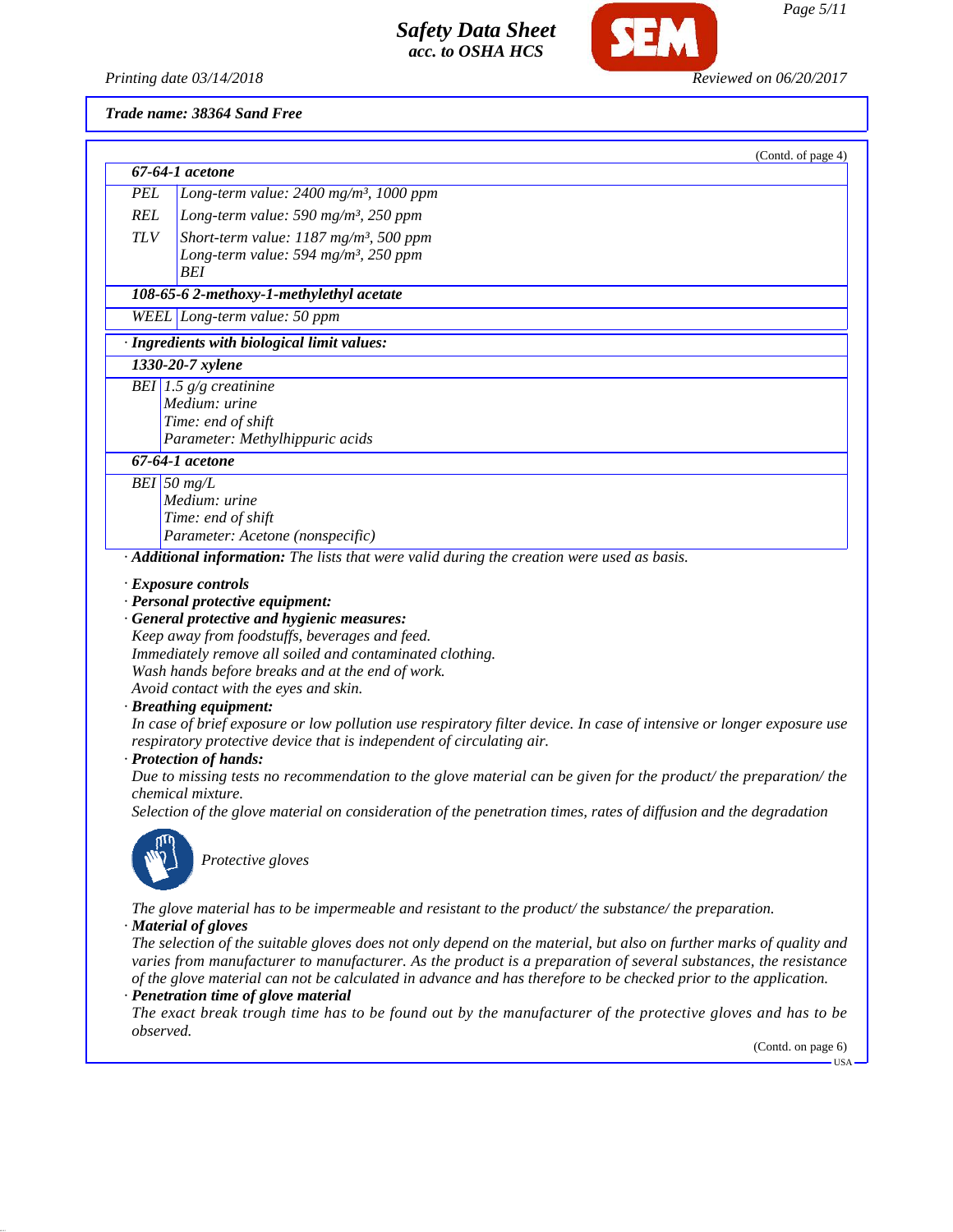

*Printing date 03/14/2018 Reviewed on 06/20/2017*

*Trade name: 38364 Sand Free*

*· Eye protection:*

(Contd. of page 5)



*\* 9 Physical and chemical properties · Information on basic physical and chemical properties · General Information · Appearance: Form: Liquid Color: According to product specification · Odor: Characteristic · Odor threshold: Not determined. · pH-value: Not determined. · Change in condition Melting point/Melting range: Undetermined. Boiling point/Boiling range: 55.8-56.6 °C · Flash point: -18 °C · Flammability (solid, gaseous): Not applicable. · Ignition temperature: 230 °C · Decomposition temperature: Not determined. · Auto igniting: Product is not selfigniting. · Danger of explosion: In use, may form flammable/explosive vapour-air mixture. · Explosion limits: Lower: 1.1 Vol % Upper: 13 Vol % · Vapor pressure at 20 °C: 233 hPa · Density at 20 °C: 0.86515 g/cm³ · Relative density Not determined. · Vapor density Not determined. · Evaporation rate Not determined. · Solubility in / Miscibility with Water: Not miscible or difficult to mix. · Partition coefficient (n-octanol/water): Not determined. · Viscosity: Dynamic: Not determined. Kinematic: Not determined. · Solvent content: Organic solvents: 100.0 %*

(Contd. on page 7)

USA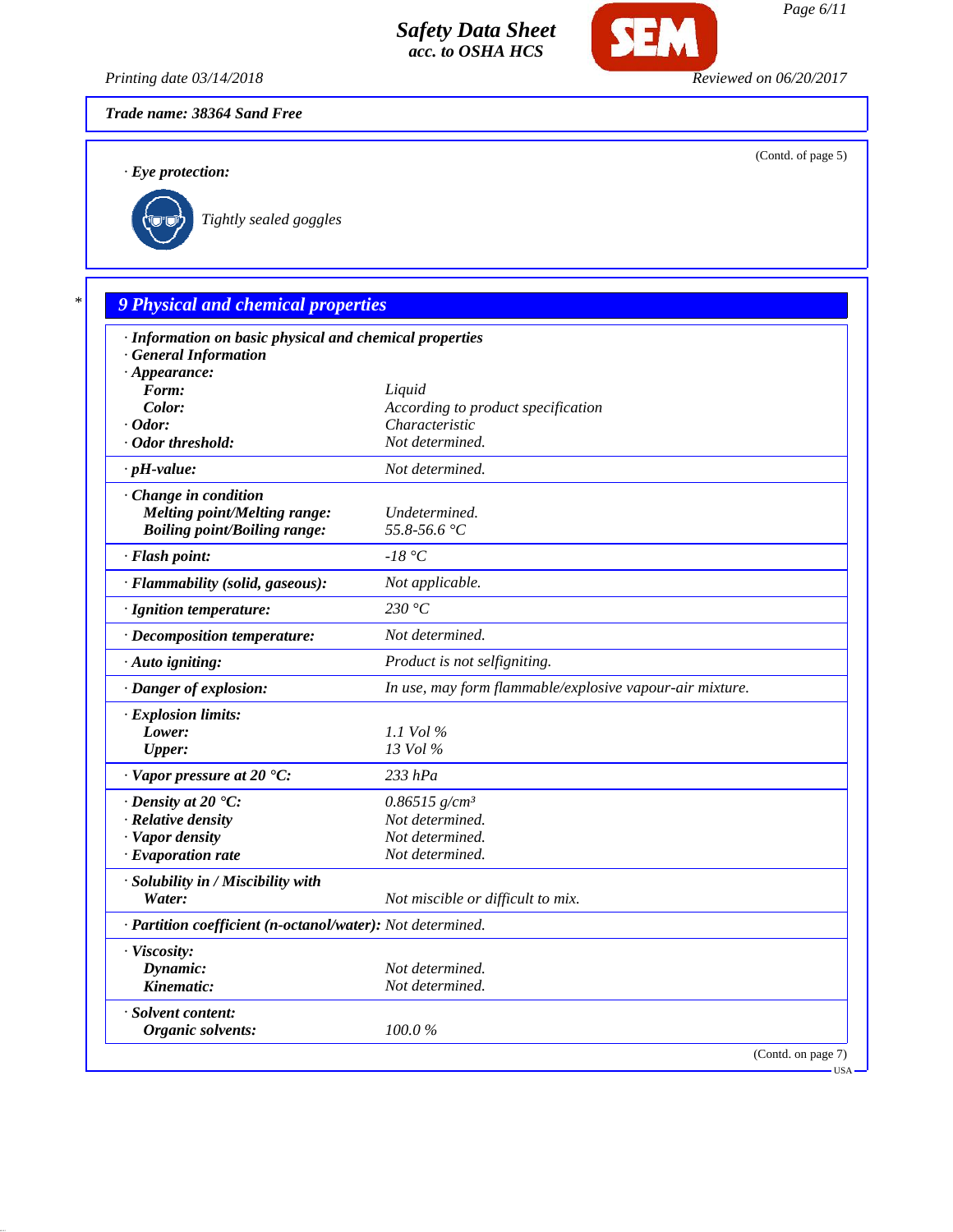

*Printing date 03/14/2018 Reviewed on 06/20/2017*

*Trade name: 38364 Sand Free*

|                                                     | (Contd. of page $6$ )                                 |
|-----------------------------------------------------|-------------------------------------------------------|
| <b>VOC</b> content:                                 | 86.00 %<br>878.8 g/l / 7.33 lb/gl                     |
| <i>Solids content:</i><br>$\cdot$ Other information | $0.0\%$<br>No further relevant information available. |

## *\* 10 Stability and reactivity*

*· Reactivity No further relevant information available.*

*· Chemical stability*

*· Thermal decomposition / conditions to be avoided: No decomposition if used according to specifications.*

*· Possibility of hazardous reactions No dangerous reactions known.*

*· Conditions to avoid No further relevant information available.*

*· Incompatible materials: No further relevant information available.*

*· Hazardous decomposition products: No dangerous decomposition products known.*

## *11 Toxicological information*

*· Information on toxicological effects*

*· Acute toxicity:*

*· LD/LC50 values that are relevant for classification:*

*1330-20-7 xylene*

*Oral LD50 4,300 mg/kg (rat)*

*Dermal LD50 2,000 mg/kg (rabbit)*

*· Primary irritant effect:*

*· on the skin: Irritant to skin and mucous membranes.*

*· on the eye: Irritating effect.*

*· Sensitization: No sensitizing effects known.*

*· Additional toxicological information:*

*The product shows the following dangers according to internally approved calculation methods for preparations: Harmful*

*Irritant*

*· Carcinogenic categories*

*· IARC (International Agency for Research on Cancer)*

*1330-20-7 xylene 3* 

*· NTP (National Toxicology Program)*

*None of the ingredients is listed.*

*· OSHA-Ca (Occupational Safety & Health Administration)*

*None of the ingredients is listed.*

## *\* 12 Ecological information*

*· Toxicity*

*· Aquatic toxicity: No further relevant information available.*

*· Persistence and degradability No further relevant information available.*

(Contd. on page 8)

 $-11S_A$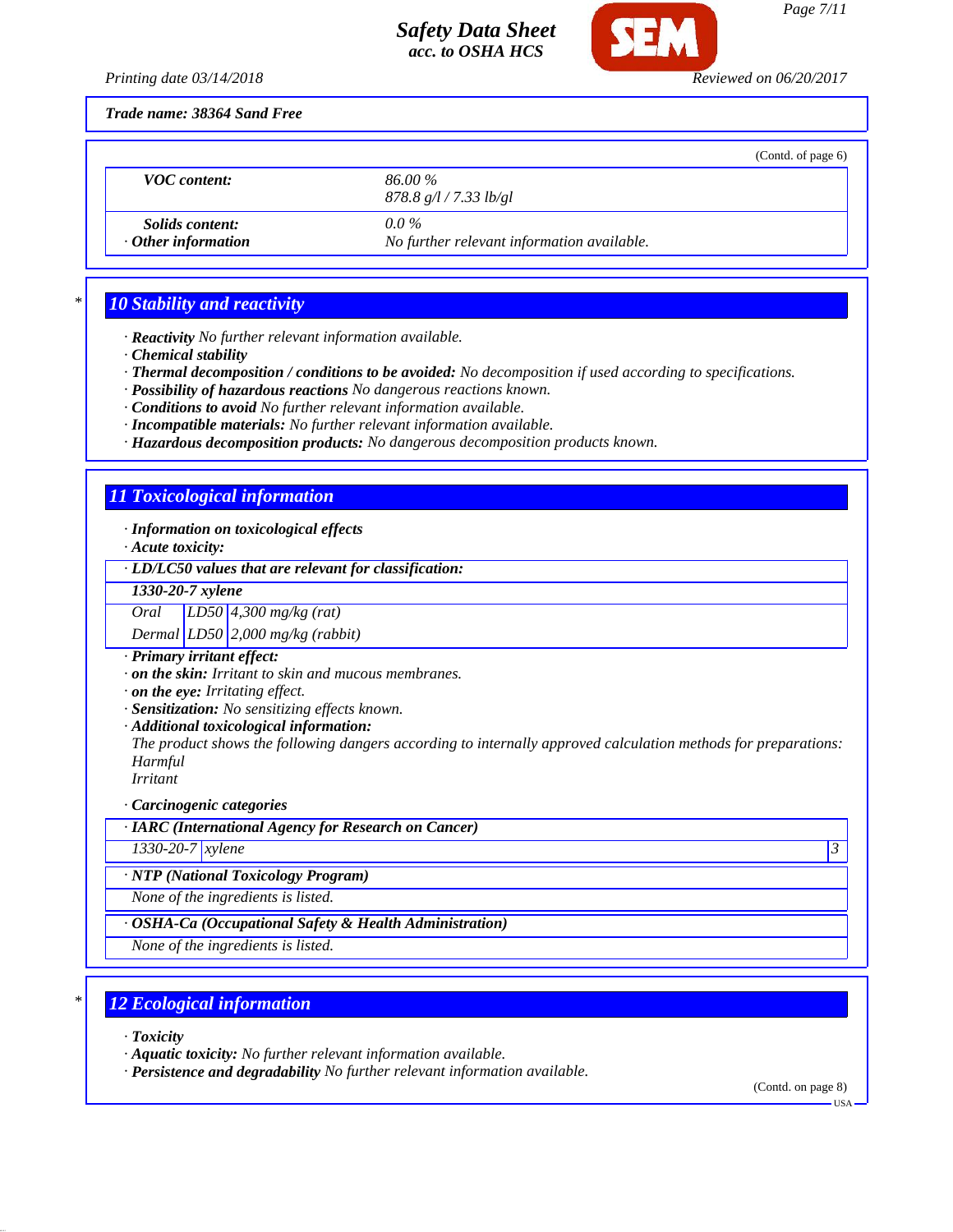*Printing date 03/14/2018 Reviewed on 06/20/2017*

*Trade name: 38364 Sand Free*

- *· Behavior in environmental systems:*
- *· Bioaccumulative potential No further relevant information available.*
- *· Mobility in soil No further relevant information available.*
- *· Additional ecological information:*
- *· General notes:*
- *Water hazard class 2 (Self-assessment): hazardous for water Do not allow product to reach ground water, water course or sewage system.*
- *Danger to drinking water if even small quantities leak into the ground.*
- *· Results of PBT and vPvB assessment*
- *· PBT: Not applicable.*
- *· vPvB: Not applicable.*
- *· Other adverse effects No further relevant information available.*

## *13 Disposal considerations*

*· Waste treatment methods*

*· Recommendation:*

*Must not be disposed of together with household garbage. Do not allow product to reach sewage system.*

- *· Uncleaned packagings:*
- *· Recommendation: Disposal must be made according to official regulations.*

| $\cdot$ UN-Number<br>· DOT, ADR, IMDG, IATA | <b>UN1263</b>                                       |
|---------------------------------------------|-----------------------------------------------------|
| · UN proper shipping name                   |                                                     |
| $\cdot$ DOT                                 | Paint related material                              |
| $\cdot$ ADR                                 | 1263 Paint related material, special provision 640D |
| $\cdot$ IMDG, IATA                          | PAINT RELATED MATERIAL                              |
| · Transport hazard class(es)                |                                                     |
| $\cdot$ DOT                                 |                                                     |
| · Class                                     | 3 Flammable liquids                                 |
| $-Label$                                    | 3<br>______________________________                 |
| ADR, IMDG, IATA                             |                                                     |
|                                             |                                                     |
| · Class                                     | 3 Flammable liquids                                 |
|                                             |                                                     |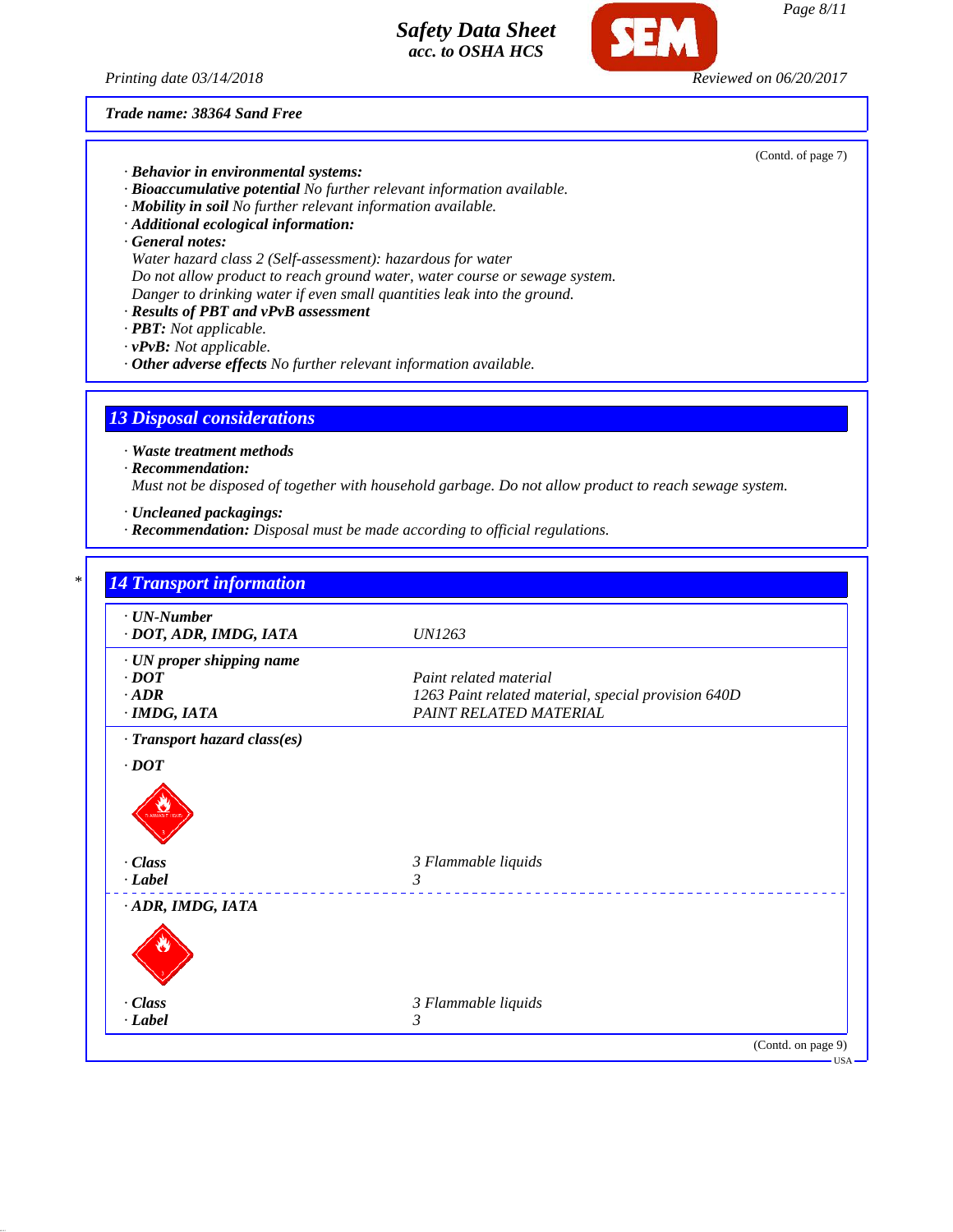

*Page 9/11*

*Printing date 03/14/2018 Reviewed on 06/20/2017*

*Trade name: 38364 Sand Free*

|                                                                                     | (Contd. of page 8)                                                                                                    |
|-------------------------------------------------------------------------------------|-----------------------------------------------------------------------------------------------------------------------|
| · Packing group<br>· DOT, ADR, IMDG, IATA                                           | II                                                                                                                    |
| · Environmental hazards:<br>· Marine pollutant:                                     | No                                                                                                                    |
| · Special precautions for user<br><b>EMS Number:</b><br>· Stowage Category          | Warning: Flammable liquids<br>$F-E, S-E$<br>$\boldsymbol{B}$                                                          |
| · Transport in bulk according to Annex II of<br><b>MARPOL73/78 and the IBC Code</b> | Not applicable.                                                                                                       |
| · Transport/Additional information:                                                 |                                                                                                                       |
| $.$ DOT<br>· Quantity limitations                                                   | On passenger aircraft/rail: 5 L<br>On cargo aircraft only: 60 L                                                       |
| $-ADR$<br>$\cdot$ Excepted quantities (EQ)                                          | Code: E2<br>Maximum net quantity per inner packaging: 30 ml<br>Maximum net quantity per outer packaging: 500 ml       |
| $\cdot$ IMDG<br>$\cdot$ Limited quantities (LQ)<br>$\cdot$ Excepted quantities (EQ) | 5L<br>Code: E2<br>Maximum net quantity per inner packaging: 30 ml<br>Maximum net quantity per outer packaging: 500 ml |
| · UN "Model Regulation":                                                            | UN 1263 PAINT RELATED MATERIAL, SPECIAL PROVISION<br>640D, 3, II                                                      |

# *\* 15 Regulatory information*

*· Safety, health and environmental regulations/legislation specific for the substance or mixture · Sara*

*· Section 355 (extremely hazardous substances):*

*None of the ingredient is listed.*

*· Section 313 (Specific toxic chemical listings):*

*1330-20-7 xylene*

*· TSCA (Toxic Substances Control Act):*

*All ingredients are listed.*

*· Proposition 65*

*· Chemicals known to cause cancer:*

*1330-20-7 xylene*

*· Chemicals known to cause reproductive toxicity for females:*

*None of the ingredients is listed.*

*· Chemicals known to cause reproductive toxicity for males:*

*None of the ingredients is listed.*

(Contd. on page 10)

USA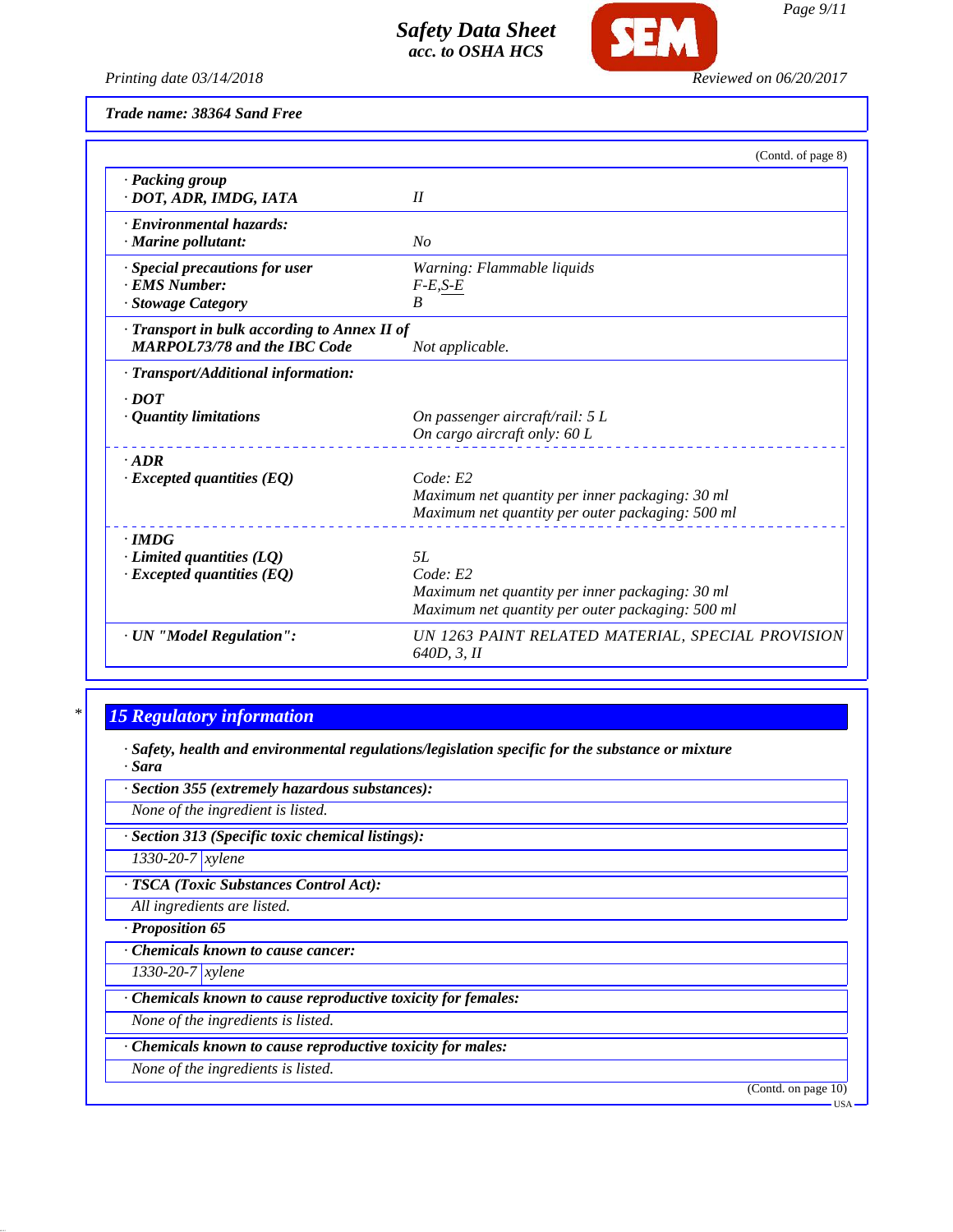

*Printing date 03/14/2018 Reviewed on 06/20/2017*

*Trade name: 38364 Sand Free*

|                              |                                                                                                                                                                                           | (Contd. of page 9) |
|------------------------------|-------------------------------------------------------------------------------------------------------------------------------------------------------------------------------------------|--------------------|
|                              | · Chemicals known to cause developmental toxicity:                                                                                                                                        |                    |
|                              | None of the ingredients is listed.                                                                                                                                                        |                    |
| · Cancerogenity categories   |                                                                                                                                                                                           |                    |
|                              | · EPA (Environmental Protection Agency)                                                                                                                                                   |                    |
| $1330 - 20 - 7$ xylene       |                                                                                                                                                                                           | Ι                  |
|                              |                                                                                                                                                                                           |                    |
| $67-64-1$ acetone            |                                                                                                                                                                                           |                    |
|                              | TLV (Threshold Limit Value established by ACGIH)                                                                                                                                          |                    |
| $1330 - 20 - 7$ xylene       |                                                                                                                                                                                           | A4                 |
| $67-64-1$ acetone            |                                                                                                                                                                                           | A4                 |
|                              | · NIOSH-Ca (National Institute for Occupational Safety and Health)                                                                                                                        |                    |
|                              | None of the ingredients is listed.                                                                                                                                                        |                    |
| · Hazard pictograms          | GHS label elements The product is classified and labeled according to the Globally Harmonized System (GHS).                                                                               |                    |
|                              |                                                                                                                                                                                           |                    |
|                              |                                                                                                                                                                                           |                    |
|                              |                                                                                                                                                                                           |                    |
| GHS02                        | GHS07                                                                                                                                                                                     |                    |
|                              |                                                                                                                                                                                           |                    |
| · <b>Signal word D</b> anger |                                                                                                                                                                                           |                    |
|                              | · Hazard-determining components of labeling:                                                                                                                                              |                    |
| xylene                       |                                                                                                                                                                                           |                    |
| · Hazard statements          |                                                                                                                                                                                           |                    |
|                              | H225 Highly flammable liquid and vapor.                                                                                                                                                   |                    |
| H332 Harmful if inhaled.     |                                                                                                                                                                                           |                    |
| H315 Causes skin irritation. |                                                                                                                                                                                           |                    |
|                              | H319 Causes serious eye irritation.                                                                                                                                                       |                    |
| · Precautionary statements   |                                                                                                                                                                                           |                    |
| P210                         | Keep away from heat/sparks/open flames/hot surfaces. - No smoking.                                                                                                                        |                    |
| P233                         | Keep container tightly closed.                                                                                                                                                            |                    |
| P <sub>240</sub>             | Ground/bond container and receiving equipment.                                                                                                                                            |                    |
| P241                         | Use explosion-proof electrical/ventilating/lighting/equipment.                                                                                                                            |                    |
| P242                         | Use only non-sparking tools.                                                                                                                                                              |                    |
|                              |                                                                                                                                                                                           |                    |
|                              |                                                                                                                                                                                           |                    |
| P243                         | Take precautionary measures against static discharge.                                                                                                                                     |                    |
| P261                         | Avoid breathing dust/fume/gas/mist/vapors/spray                                                                                                                                           |                    |
| P264                         | Wash thoroughly after handling.                                                                                                                                                           |                    |
| P271                         | Use only outdoors or in a well-ventilated area.                                                                                                                                           |                    |
| P280                         | Wear protective gloves/protective clothing/eye protection/face protection.<br>P303+P361+P353 If on skin (or hair): Take off immediately all contaminated clothing. Rinse skin with water/ |                    |
|                              | shower.                                                                                                                                                                                   |                    |
| $P304 + P340$                | IF INHALED: Remove person to fresh air and keep comfortable for breathing.                                                                                                                |                    |
|                              | P305+P351+P338 If in eyes: Rinse cautiously with water for several minutes. Remove contact lenses, if present<br>and easy to do. Continue rinsing.                                        |                    |
| P312                         |                                                                                                                                                                                           |                    |
|                              | Call a poison center/doctor if you feel unwell.                                                                                                                                           |                    |
| P321                         | Specific treatment (see on this label).                                                                                                                                                   |                    |
| $P362 + P364$                | Take off contaminated clothing and wash it before reuse.                                                                                                                                  |                    |
| $P332 + P313$                | If skin irritation occurs: Get medical advice/attention.                                                                                                                                  |                    |
| P337+P313<br>$P370 + P378$   | If eye irritation persists: Get medical advice/attention.<br>In case of fire: Use for extinction: CO2, powder or water spray.                                                             |                    |